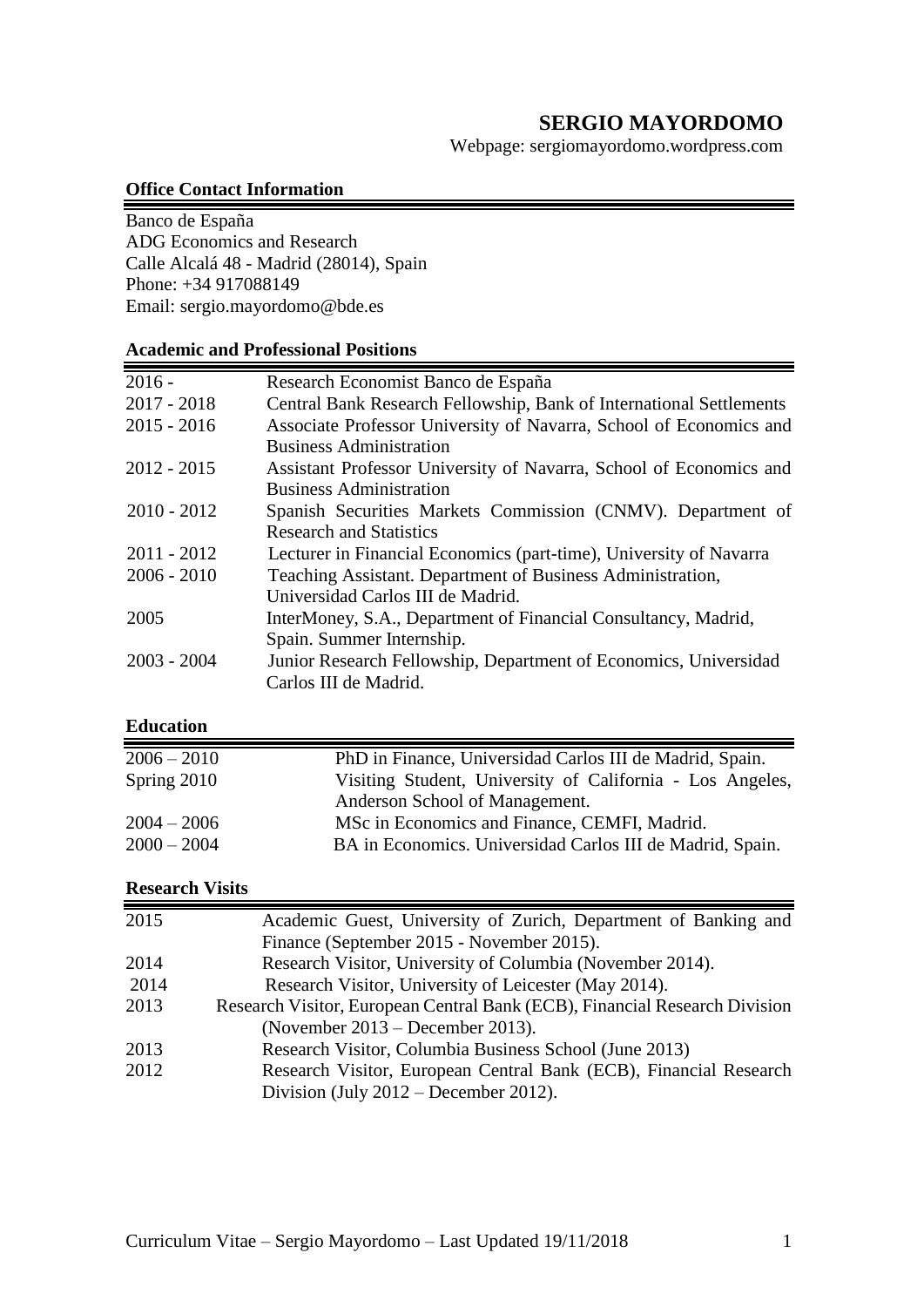## **Professional Service**

Participation in the following international research working groups:

- Member of the ECB Task Force on Banking Analysis for Monetary Policy.<br>• Member of the IOSCO Committee's Work-stream on Methodology and Indi
- Member of the IOSCO Committee's Work-stream on Methodology and Indicators of Systemic Risk
- Member of the IOSCO Committee's Work-stream on Credit Default Swaps
- Member of the European Systemic Risk Board Working Group on Shadow Banking
- Member of the European Systemic Risk Board Experts Group on Credit Default Swaps

Consultancy projects:

- Caixabank: "Nota Metodológica del Índice CaixaBank para la Internacionalización Empresarial (ICIE)".
- BBVA: "Fragmentation in European Financial Markets. Measures, Determinants, and Policy Solutions"
- BBVA: "The adequacy of Basel II default correlations framework to the case of the Spanish SMEs"

## **Grants, Honors and Awards**

| 2018          | SANFI Award to Best Paper on Banking of the 26th Finance Forum.          |
|---------------|--------------------------------------------------------------------------|
| 2018          | Federico Prades Prize to young economists awarded by the Spanish Banking |
|               | Association Foundation.                                                  |
| 2014          | 2014 FEF Antonio Dionis Soler Research Prize.                            |
| 2014          | V Premio UAM - Accenture: "La innovación en el sistema financiero.       |
|               | Efectos de la crisis".                                                   |
| 2012          | Best Paper on Derivatives BMEX – 2012 Edition of the Finance Forum       |
|               | AEFIN.                                                                   |
| 2012          | <b>Best Doctoral Thesis Award UCEIF Foundation</b>                       |
| 2011          | Best Paper Award AEFIN – 2011 Edition of the Finance Forum               |
|               | AEFIN.                                                                   |
| 2011          | Best Paper on Fixed Income $BMEX - 2011$ Edition of the Finance          |
|               | Forum AEFIN.                                                             |
| 2010          | Extraordinary Prize of the PhD in Business Administration and            |
|               | Quantitative Methods. Universidad Carlos III de Madrid.                  |
| $2006 - 2007$ | PhD Scholarship, Universidad Carlos III de Madrid.                       |
| $2004 - 2006$ | Scholarship awarded by CEMFI, Madrid, Spain.                             |
| 2004          | Prize to the Best Student obtaining the degree in Economics at           |
|               | Universidad Carlos III de Madrid.                                        |
| 2004          | Special Mention in the National Prizes to the Best Student obtaining     |
|               | the degree in Economics.                                                 |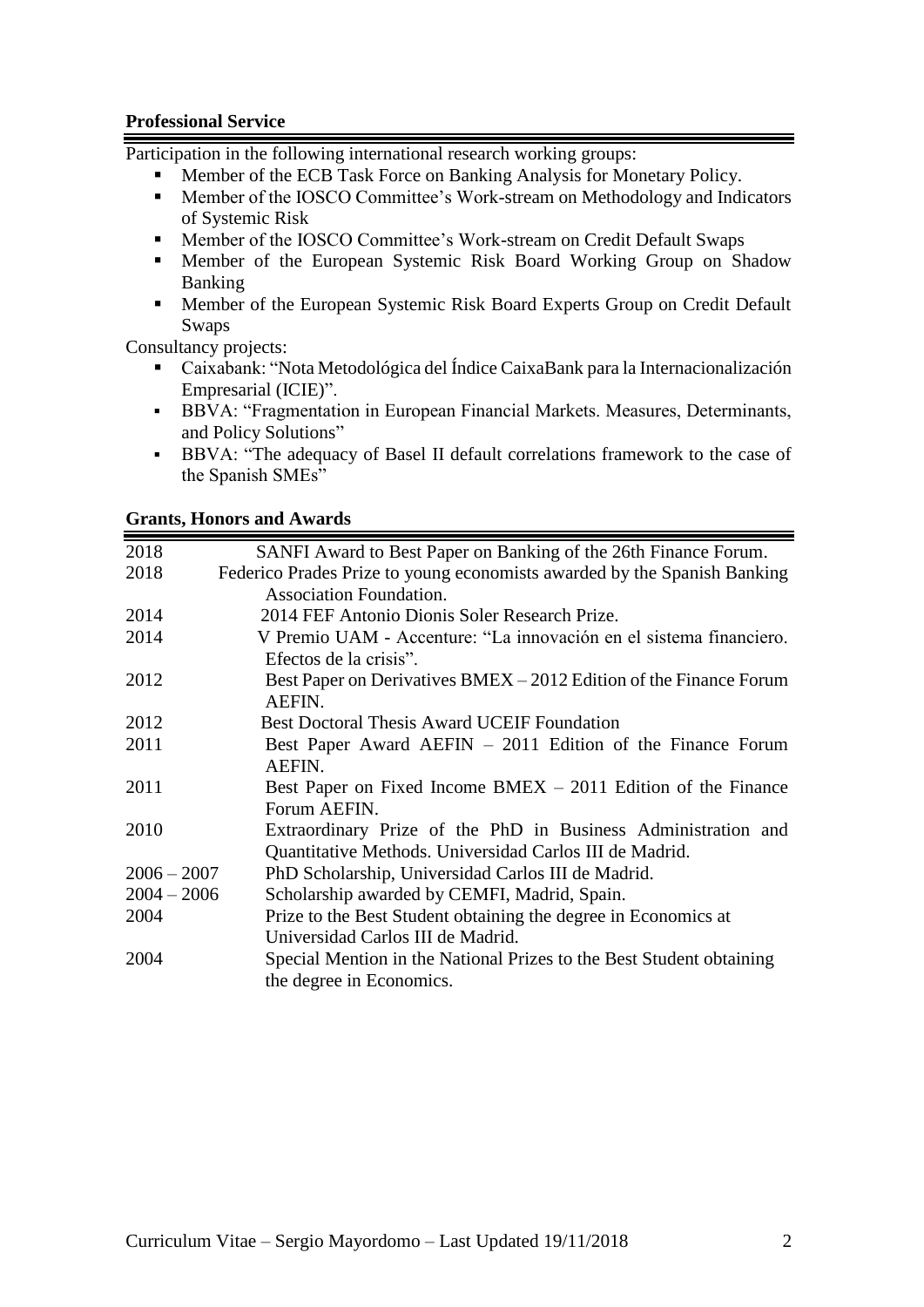#### **Participation in Research Projects**

| 2012 | Research Project ECO2012-32554 "Corporate Gobernance, Capital         |
|------|-----------------------------------------------------------------------|
|      | Markets and Financial Crises". Spanish Ministry of Economy and        |
|      | Competitiveness. Chief Researcher: Pablo de Andrés Alonso             |
|      | (Universidad Autónoma de Madrid). Project Duration: 3 years.          |
| 2009 | Research Project ECO2009-12551 "Financial Energy Markets:             |
|      | Products, Microstructure and Regulation". Spanish Ministry of Science |
|      | and Innovation. Chief Researcher: Juan Ignacio Peña (Universidad      |
|      | Carlos III de Madrid). Project Duration: 3 years.                     |
|      |                                                                       |

## **Publications**

#### Refereed Journal Articles

- "Did the bank capital relief induced by the Supporting Factor enhance SME lending?" (with M. Rodríguez-Moreno). Journal of Financial Intermediation, forthcoming.
- "Dealing with Dealers: Sovereign CDS Comovements" (with M. Antón and M. Rodríguez-Moreno). Journal of Banking and Finance, 90, 96-112, 2018.
- "Borrowing Constraints and Housing Price Expectations in the Euro Area" (with M. Ampudia). Economic Modelling, 72, 410-421, 2018.
- "When Does Relationship Lending Start to Pay?" (with G. López-Espinosa and A. Moreno). Journal of Financial Intermediation, 31, 16-29, 2017.
- "Disentangling the Effects of Households' Financial Constraints and Risk Profile on Mortgage Access and Rates" (with S. Carbó-Valverde and F. RodríguezFernández). Journal of Real Estate Finance and Economics, 56, 76-100, 2018.
- ["Does Central Clearing Benefit Risky Dealers?"](http://papers.ssrn.com/sol3/papers.cfm?abstract_id=2543986) (with P. N. Posch). Journal of International Financial Markets, Institutions and Money, 14, 2045-2064. 2016.
- "The Impact of the 2011 Short-sale Ban on Financial Stability: Evidence From the Spanish Stock Market" (with O. Arce). European Financial Management, 22, 1001-1022. 2016.
- "Fragmentation in the European Interbank Market: Measures, Determinants, and Policy Solutions" (with M.Rodriguez-Moreno, M. Abascal, and T. Alonso). Journal of Financial Stability, 16, 1-12. 2015.
- "Derivatives Holdings and Systemic Risk in the U.S. Banking Sector". (with M. Rodriguez-Moreno and J. I. Peña). Journal of Banking and Finance, 45, 84-104. 2014.
- "Testing for Statistical Arbitrage in Credit Derivatives Markets" (with J.I. Peña and J. Romo). Journal of Empirical Finance, 26, 59-75. 2014.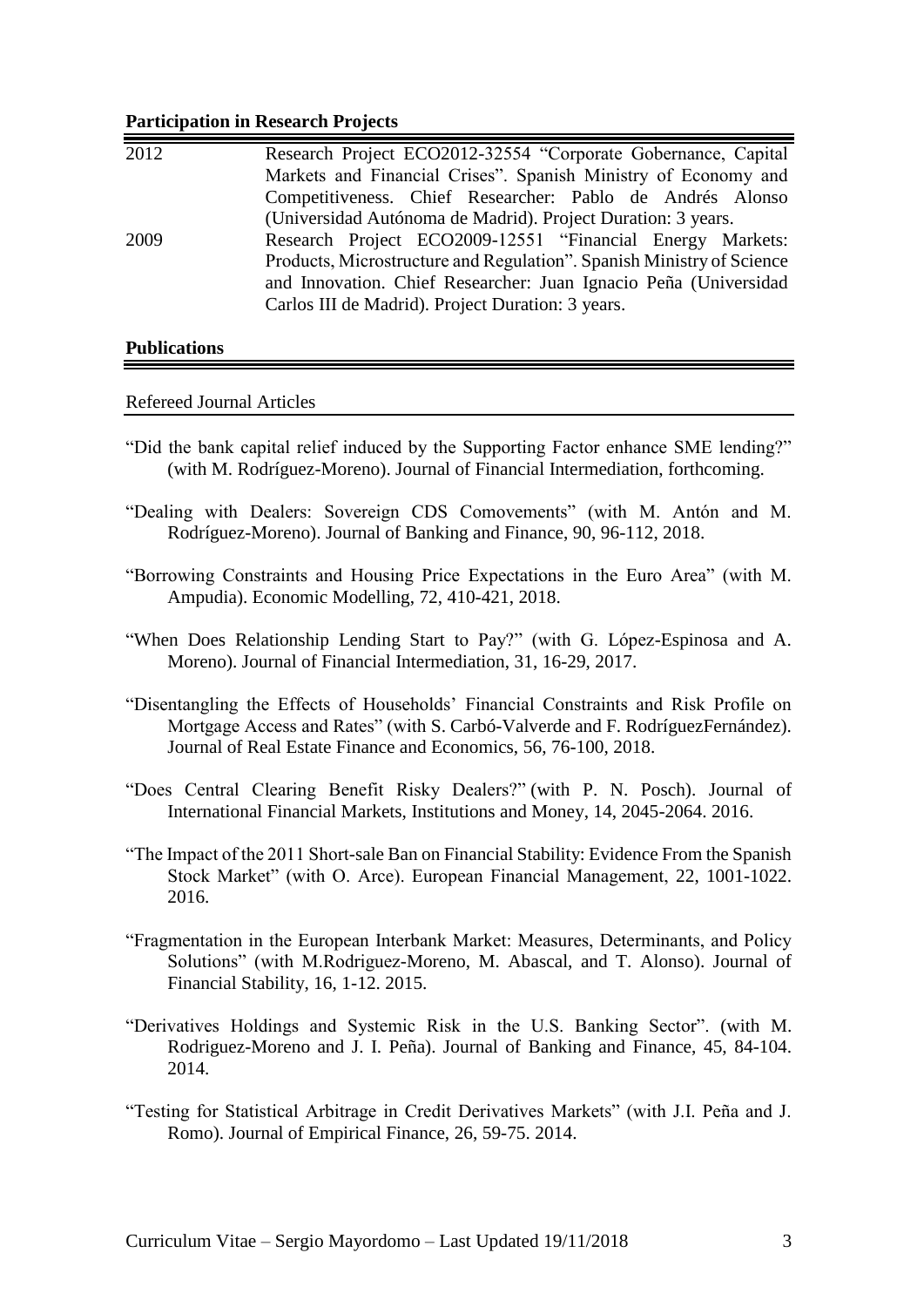- "Are all Credit Default Swap Databases Equal" (with J.I. Peña and E. S. Schwartz), European Financial Management, 20, 677-713. 2014.
- "Liquidity Commonalities in the Corporate CDS Market around the 2007-2012 Financial Crisis" (with M. Rodriguez-Moreno and J. I. Peña). International Review of Economics and Finance, 31, 171-192. 2014.
- "Towards a Common Eurozone Risk Free Rate" (with J.I. Peña and E. S. Schwartz), European Journal of Finance, 21, 1005-1022, 2015.
- "Portfolio choice with indivisible and illiquid housing assets: the case of Spain" (with J.I. Peña and M. Rodríguez). Quantitative Finance, 14, 2045-2064, 2014.
- "An empirical analysis of dynamic dependences in the European corporate credit markets: bonds versus credit derivatives" (with J.I. Peña). Applied Financial Economics, 24, 605-619, 2014.
- "Credit-Risk Valuation in the Sovereign CDS and Bonds Markets: Evidence from the Euro Area Crisis" (with O. Arce and J.I. Peña), Journal of International Money and Finance, 35, 124-145. 2013.
- "Trademark activity and the market performance of U.S. commercial banks" (joint with C. González-Pedraz), Journal of Business Economics and Management, 13, 931- 950. 2012.
- "The effect of liquidity on the price discovery process in credit derivatives markets in times of financial distress" (joint with J. I. Peña and J. Romo), European Journal of Finance 17, 851-881. 2011.
- "Do borrowing constraints affect to the housing tenure regime?" (in Spanish). Investigaciones Económicas, 32, 289-324, 2008.

Non-Refereed Journal Articles

- "El programa de compras de bonos corporativos del Eurosistema y su efecto sobre la financiación ajena de las Sociedades no financieras españolas" Boletín Económico, Banco de España, Noviembre 2016.
- "Los efectos del programa de compra de bonos corporativos del Eurosistema sobre las empresas españolas" (with O. Arce and R. Gimeno). Boletín Económico, Banco de España, Marzo 2018.
- "The European Market of Sovereign CDS in the Context of the Sovereign Debt Crisis", (joint with O. Arce), Perspectivas del Sistema Financiero nº105, Funcas.
- "The custodians of Spanish Mutual Funds", Cuadernos de Información Económica nº 236, Funcas.
- "A Summary of the Thesis: Four Essays on the Interaction between Credit Derivatives and Fixed Income Markets". Cuadernos de Investigación UCEIF Número 7/2012.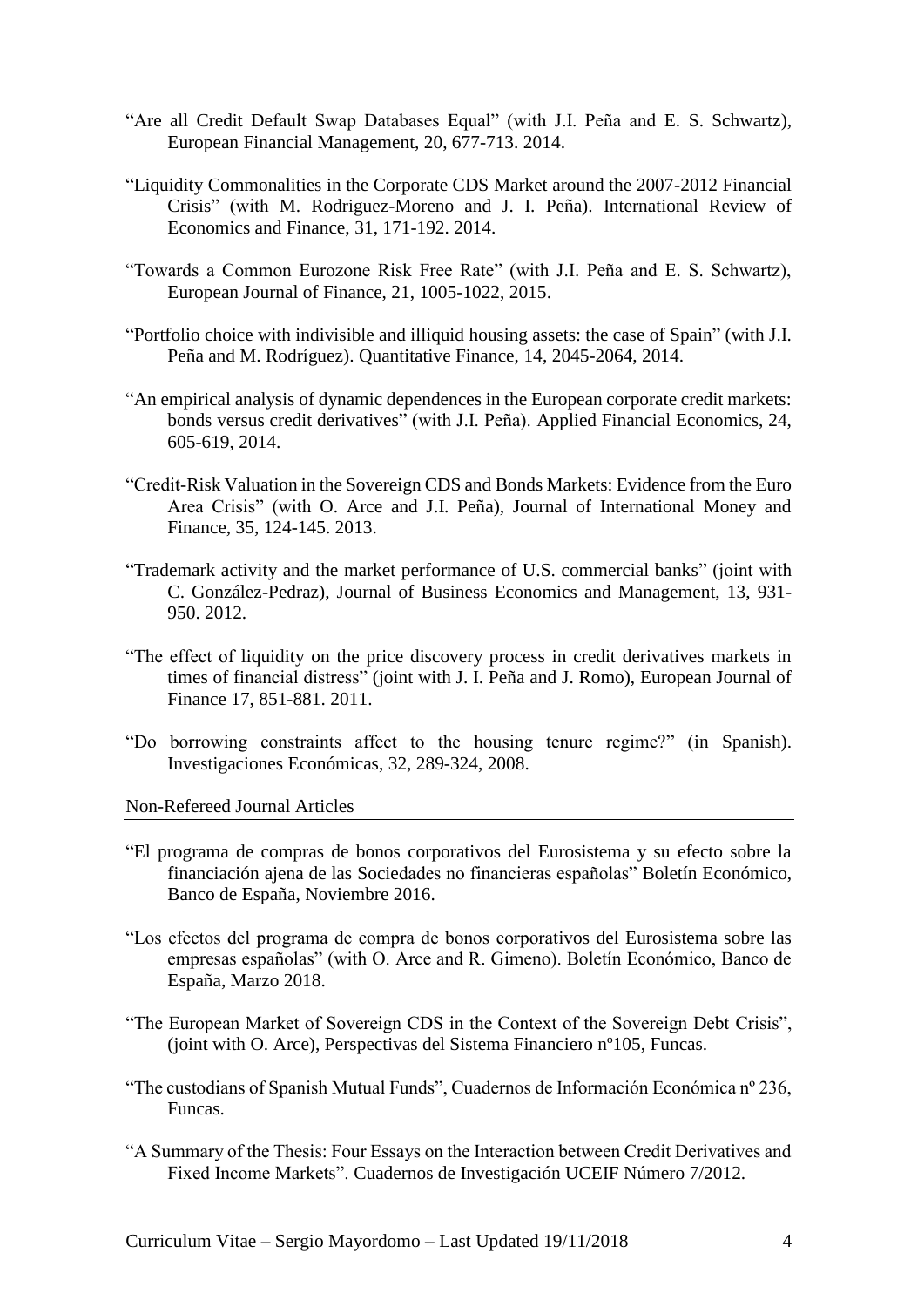"Incumbents' Diversification in New Markets and Entry Time: Why do Technological First Movers Fail to Dominate the Security Software Industry?" (in Spanish), (joint with Marco S. Giarratana), Cuadernos Económicos del ICE 73, 2007 p.p. 111-134.

#### **Working Papers**

- "Adapting Lending Policies when Negative Interest Rates Hit Banks' Profits" (with O. Arce, M. García-Posada, and S. Ongena)
- "Keeping It Personal" or "Getting Real"? On the Drivers and Effectiveness of Personal versus Real Loan Guarantees (with A. Moreno, S. Ongena and M. Rodríguez-Moreno). R&R Journal of Financial Intermediation.
- "Making Room for the Needy: The Credit-Reallocation Effects of the ECB's Corporate QE" (with O. Arce, and R. Gimeno)

"Mutual Funding" (with J. Gil-Bazo and P. Hoffmann). R&R Review of Financial Studies.

### **Work in Progress**

- "How Do European Banks Cope with Macroprudential Capital Requirements?" (with M. Rodríguez-Moreno)
- The China Syndrome Affects Banks: The Credit Supply Channel of Foreign Import Competition (with O. Rachedi)

#### **Conferences and Seminars**

#### Presentations at Conferences and Seminars

XV Finance Forum, Spanish Finance Association (Palma de Mallorca, 2007); XVI Finance Forum, Spanish Finance Association (Barcelona, 2008); XXXIII Symposium of Economic Analysis, Spanish Economic Association (Zaragoza, 2008); Universidad Carlos III de Madrid (2007, 2008 and 2009); Instituto de Empresa (2009); XVII Finance Forum, Spanish Finance Association (Madrid, 2009); Emerging Scholars in Banking and Finance (Cass Business School in London, 2009); XXXIV Symposium of Economic Analysis, Spanish Economic Association (Valencia, 2009); Comisión Nacional del Mercado de Valores, CNMV, (2010); Universidad de Navarra (2010); University of Cambridge (2010); Universidad de las Islas Baleares (2010); European Financial Management Association (EFMA) Meting (Aarhus, 2010); XVIII Finance Forum, Spanish Finance Association (Elche, 2010); XXXV Symposium of Economic Analysis, Spanish Economic Association (Madrid, 2010); University of Valencia (2011); 29<sup>th</sup> SUERF Colloquium (Brussels, 2011);  $9<sup>th</sup> INFINITE Conference (Trinity College Dublin, 2011); 2011$ International Finance and Banking Society (IFABS) (Rome, 2011); VI Seminar on Risk, Financial Stability and Banking of the Banco Central do Brasil (Brazil, 2011); XIX Finance Forum, Spanish Finance Association (Granada, 2011); Federal Reserve Bank of Atlanta (2011); XXXVI Symposium of Economic Analysis, Spanish Economic Association (Malaga, 2011); Financial Management Association (FMA) Conference (Estambul, 2012); Conference on Liquidity Risk Management 2012 (Fordham University and Journal of Banking and Finance, New York 2012); 4th International Finance and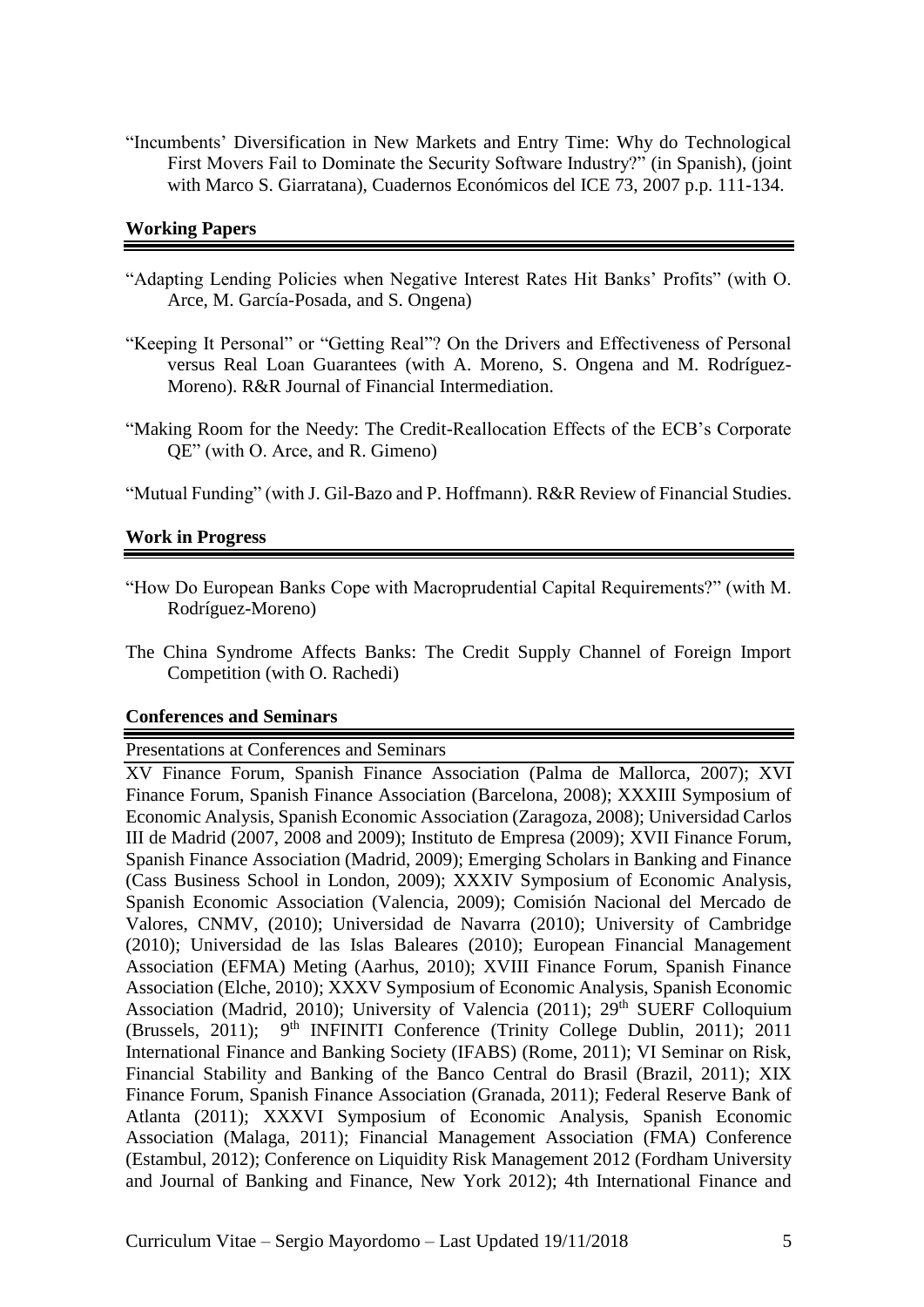Banking Society (IFABS) Conference (University of Valencia, 2012); 29<sup>th</sup> GDRE Annual International Symposium on Money, Banking, and Finance (University of Nantes, 2012); 2nd International Conference of the CNMV on Securities Markets (Madrid, 2012); XX Finance Forum, Spanish Finance Association (Oviedo, 2012); Goethe University (2012); Universidad Pública de Navarra (2013); Université de Neuchâtel (2013); ESCB Day-Ahead Conference (Bank of England, London 2013); WU Gutmann Center Symposium 2013 "Sovereign Credit Risk and Asset Management" (Vienna); University of Leicester (2014); First International Conference on Sovereign Bond Markets (Tokyo, 2014); University of Zurich (2015); La Caixa (2015); Banco de España (2016); "Financial Stability and Macroprudential Policy" Workshop (Norges Bank, 2016); C.R.E.D.I.T. GRETA Asociati (Venice, 2016); Fourth Research Workshop of the MPC Task Force on Banking Analysis for Monetary Policy (Oesterreichische Nationalbank); First Annual Workshop of the ESCB Research Cluster on Monetary Economics (Madrid, 2017); Fifth Research Workshop of the MPC Task Force on Banking Analysis for Monetary Policy (Brussels), 2018 Fixed Income and Financial Institutions Conference (University of South Carolina), XXVI Finance Forum (Santander), C.R.E.D.I.T. GRETA Asociati (Venice, 2018, scheduled); Second Annual Workshop of the ESCB Research Cluster on Monetary Economics (Rome, 2018, scheduled); 5<sup>th</sup> Banco de España – CEMFI Research Workshop; American Economic Association (Atlanta, 2018; scheduled).

#### Invited Discussions

International Conference C.R.E.D.I.T. GRETA Associati, (Venice, 2008, 2017); Conference "What is Next? Monetary Policy and Financial Markets after the Crisis", University of Navarra (Pamplona, 2011).

### **Other Academic Activities**

Member of Scientific Committees

XXI, XXII, XXIV, XXV, and XXVI Foro de Finanzas.

4<sup>th</sup>, 5<sup>th,</sup> and 6<sup>th</sup> International Finance and Banking Society (IFABS) Conferences.

The Second CNMV International Conference on Securities Markets (Madrid, Sep 2012). Conference Chair: IFABS Asia 2017 Ningbo China Conference

Banco de España/CEBRA Conference on "Risk, volatility and central banks' policies" (Madrid, Nov 2018)

### Organization of Conferences/Workshops

The First CNMV International Conference "Securities Markets: The Crisis and the Challenges Ahead (Madrid, Nov 2011)

The Second CNMV International Conference on Securities Markets (Madrid, Sep 2012). Banco de España/CEBRA Conference on "Risk, volatility and central banks' policies" (Madrid, Nov 2018)

### Referee Services

Economic Journal, Journal of Banking and Finance, Journal of Empirical Finance, Journal of Financial Stability, Journal of International Money and Finance, International Journal of Central Banking, Journal of the Royal Statistical Society, Quantitative Finance, Journal of Futures Markets, Finance Research Letters, International Review of Finance, International Review of Economics and Finance, Emerging Markets Finance and Trade, International Review of Financial Analysis, Bulletin of Economic Research, North American Journal of Economics and Finance, Applied Financial Economics, SERIEs, The